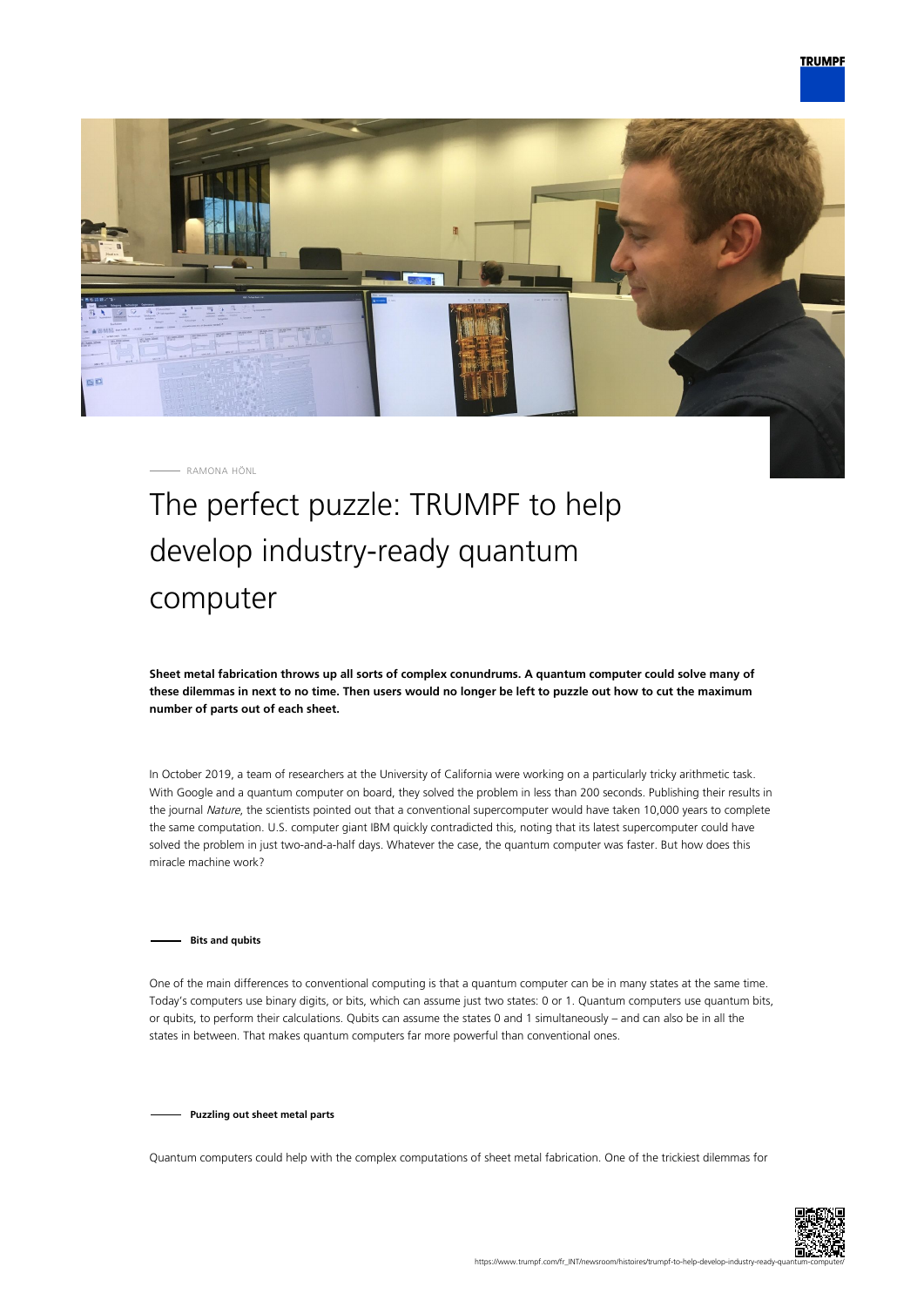

fabricators is known as "nesting."The idea is to get the greatest possible number of parts out of a single sheet of metal in order to save material. Fabricators can use specialist software to help with nesting, but this only takes into account the shape of each part. It ignores other important factors, such as how to cut parts without causing them to tilt. Many operators therefore opt to carry out manual nesting for more complex jobs. They place the parts on the metal sheet like a giant jigsaw puzzle, drawing on their experience and the strategies they have learned over the years. Asking a computer to weigh up all the different factors would mean waiting hours, or even days, for the result (see photo above: TRUMPF employee Frederick Struckmeier at the classic "nesting" on the computer). Conventional computers are simply not powerful enough to come up with the perfect nesting solution at the push of a button. But it's a different story for a quantum computer.



In "nesting", the employee places the components on the sheet metal plate virtually on the computer, like a puzzle. The aim is to get as many parts out of the sheet as necessary. The machine then uses a laser to cut the parts out. © TRUMPF

**The importance of scheduling**

Nesting is complicated enough but deciding when to schedule each job makes things even harder. To create the perfect schedule, you need to know how urgent each job is, which machines are free, and which material and sheet thickness the customer wants. Combining all these points makes the calculations even more complex, pushing them out of reach of today's computers. But a quantum computer would have no trouble tackling these kinds of computations – provided that researchers keep making the kind of progress we've seen so far.

**A quantum computer for worldwide use**

In January 2020, TRUMPF will be embarking on a research project that aims to make quantum computers industry-ready. Together with 14 partners, the company is taking part in the PlanQK project, funded to the tune of 10.8 million euros over a three-year period by the Federal Ministry for Economic Affairs and Energy (BMWi). It aims to create a cloud platform that will enable companies all over the world to make joint use of a quantum computer.